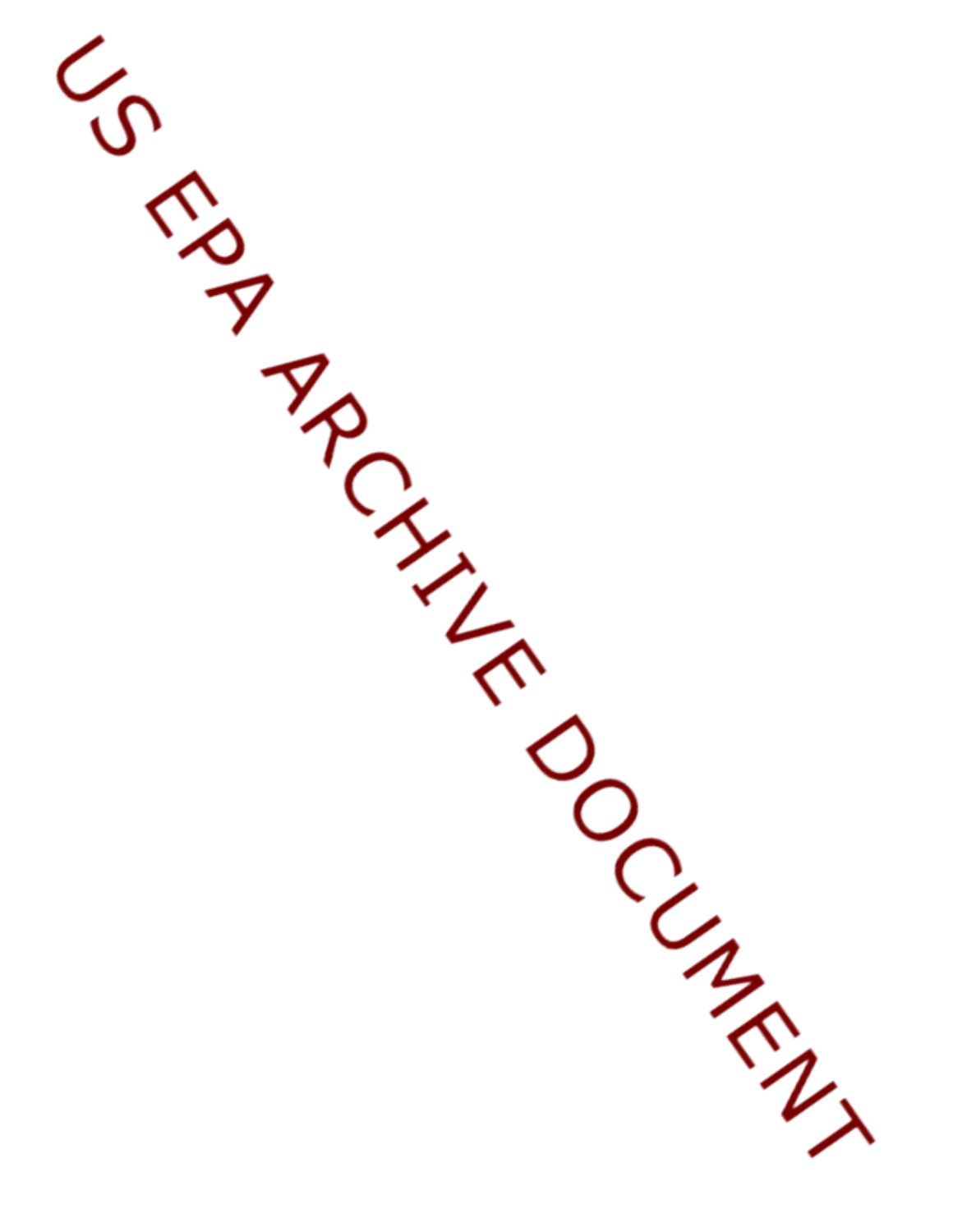# **Consumer Factsheet on: BARIUM**

[List of Contaminants](http://www.epa.gov/safewater/hfacts.html) 

 As part of the Drinking Water and Health pages, this fact sheet is part of a larger publication: **National Primary Drinking Water Regulations** 

 States Environmental Protection Agency (EPA). This is a factsheet about a chemical that may be found in some public or private drinking water supplies. It may cause health problems if found in amounts greater than the health standard set by the United

#### **What is Barium and how is it used?**

 elements. It is used in making a wide variety of electronic components, in metal alloys, bleaches, dyes, fireworks, ceramics and glass. In particular, it is used in well drilling operations where it is directly released into the ground. Barium is a lustrous, machinable metal which exists in nature only in ores containing mixtures of

## **Why is Barium being regulated?**

 based solely on possible health risks and exposure, are called Maximum Contaminant Level Goals. In 1974, Congress passed the Safe Drinking Water Act. This law requires EPA to determine safe levels of chemicals in drinking water which do or may cause health problems. These non-enforceable levels,

 The MCLG for barium has been set at 2 parts per million (ppm) because EPA believes this level of protection would not cause any of the potential health problems described below.

 Based on this MCLG, EPA has set an enforceable standard called a Maximum Contaminant Level (MCL). MCLs are set as close to the MCLGs as possible, considering the ability of public water systems to detect and remove contaminants using suitable treatment technologies.

 should it occur in drinking water. The MCL has also been set at 2 ppm because EPA believes, given present technology and resources, this is the lowest level to which water systems can reasonably be required to remove this contaminant

These drinking water standards and the regulations for ensuring these standards are met, are called National Primary Drinking Water Regulations. All public water supplies must abide by these regulations.

## **What are the health effects?**

 Short-term: EPA has found barium to potentially cause the following health effects when people are exposed to it at levels above the MCL for relatively short periods of time: gastrointestinal disturbances and muscular weakness.

 above the MCL: high blood pressure. Long-term: Barium has the potential to cause the following effects from a lifetime exposure at levels

## **How much Barium is produced and released to the environment?**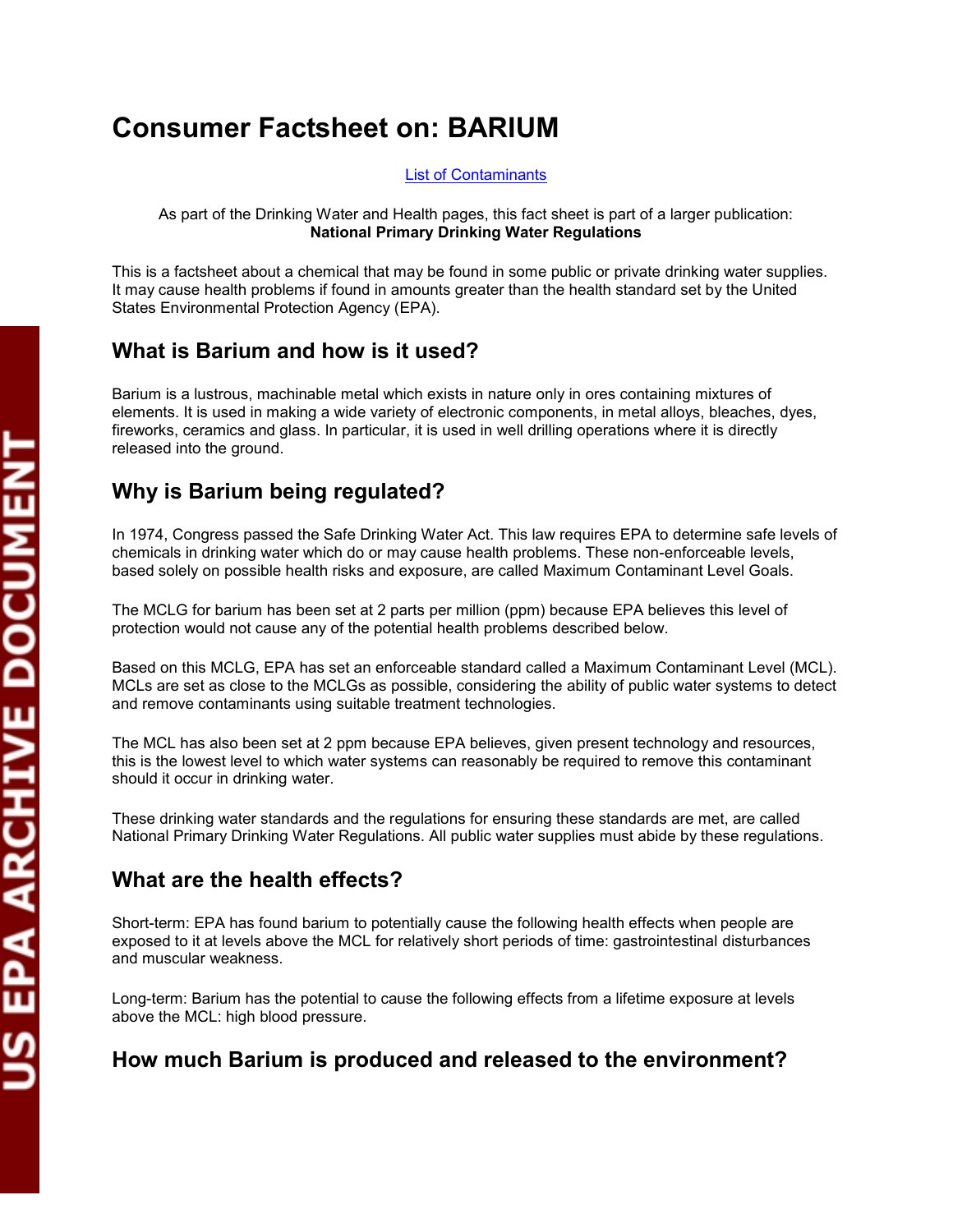The most common ores are found in AK, AR, CA, GA, KY, MO, NV, and TN. Barite was produced at 38 mines in these states in 1973, with Nevada supplying 50% of the tonnage. Barium is released to water and soil in the discharge and disposal of drilling wastes, from the smelting of copper, and the manufacture of motor vehicle parts and accessories.

From 1987 to 1993, according to the Toxics Release Inventory barium compound releases to land and water totaled over 57 million lbs. These releases were primarily from copper smelting industries. The largest releases occurred in Arizona and Utah. The largest direct releases to water occurred in Texas.

### **What happens to Barium when it is released to the environment?**

In water, the more toxic soluble barium salts are likely to be converted to insoluble salts which precipitate. Barium does not bind to most soils and may migrate to ground water. It has a low tendency to accumulate in aquatic life.

#### **How will Barium be detected in and removed from my drinking water?**

The regulation for barium became effective in 1992. Between 1993 and 1995, EPA required your water supplier to collect water samples once and analyze them to find out if barium is present above 2 ppm. If it is present above this level, the system must continue to monitor this contaminant.

If contaminant levels are found to be consistently above the MCL, your water supplier must take steps to reduce the amount of barium so that it is consistently below that level. The following treatment methods have been approved by EPA for removing barium: Ion Exchange, Reverse Osmosis, Lime Softening, Electrodialysis.

## **How will I know if Barium is in my drinking water?**

If the levels of barium exceed the MCL, the system must notify the public via newspapers, radio, TV and other means. Additional actions, such as providing alternative drinking water supplies, may be required to prevent serious risks to public health.

This is a factsheet about a chemical that may be found in some public or private drinking water supplies. It may cause health problems if found in amounts greater than the health standard set by the United States Environmental Protection Agency (EPA).

## **Drinking Water Standards:**

MCLG: 2 ppm

MCL: 2 ppm

## **Barium Releases to Water and Land: 1987 to 1993 (in pounds)**

|               | Water   | Land       |  |
|---------------|---------|------------|--|
| <b>TOTALS</b> | 928,448 | 57,063,031 |  |

**Top Ten States \***